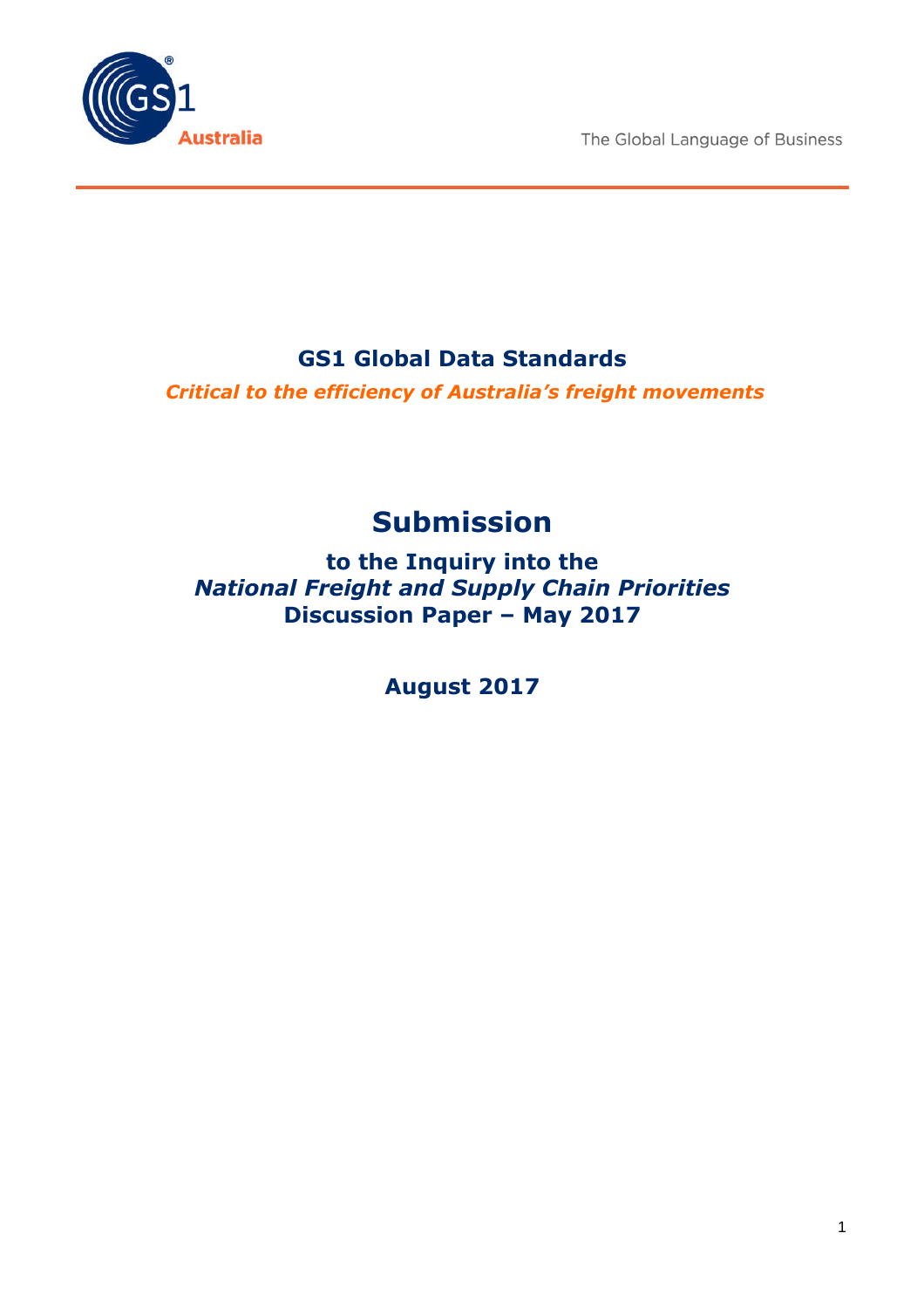

### **1. INTRODUCTION**

GS1 Australia commends the Australian Federal Government on the inquiry into the development of Australia's first National Freight & Supply Chain strategy which will determine a range of priorities and reform opportunities to raise the productivity and efficiency of Australian supply chains.

**End to end supply chain visibility** has grown to be a key focus area for many supply chain participants, however the reality of today's supply chains is that this is largely non-existent. The constraints of manual, paper based processes and bespoke, proprietary systems that are difficult to integrate makes it virtually impossible.

The focus of this submission is to impress the urgency for the freight sector to recognise the need to adopt GS1 Global Data Standards (GDS) as key enablers to achieving end to end supply chain visibility, and unlock the visibility gaps it is currently hampered by.

The current cost burden to the Australian economy of not having efficient systems integration across multi-party supply chains is high. The most recent research report, *"Investigating the Potential Benefits* of Enhanced End to End Supply Chain Visibility" published by Austroads<sup>1</sup> suggests a productivity penalty in the Australian Transport & Logistics (T&L) sector due to the inability to integrate incompatible data formats to be an estimated \$1.63 Billion. In comparison, the report goes on to explain, the cost to integrate using GDS would be around \$400 million; a nett benefit to the economy of around \$1.2Billion.

The Australian T&L sector is highly fragmented with not a single operator owning the supply chain from end to end. This places high dependencies on downstream freight forwarders and contractors, most of whom are small-medium enterprises and in many cases, are not technologically equipped to provide the integration required to efficiently close the visibility gaps that currently exist.

Strong direction and leadership from Industry and Government alike will be required to mobilise and enable these critical players in adopting standards based technology to enable end to end supply chain visibility across the sector and realise the potential.

Successful industry adoptions have occurred in many industries and in all cases, strong collaboration and firm requirements were set, either commercial or regulatory, for example:

- Large retailers who hold high market shares have major influence and can easily drive change and do so on a regular basis;
- In healthcare, State and Territory Health Departments have built requirements in tender documents;
- Global marketplaces including Alibaba, Google, Amazon & eBay all mandate GS1 GDS in their supply chains

<sup>1</sup> https://www.onlinepublications.austroads.com.au/items/AP-R538-17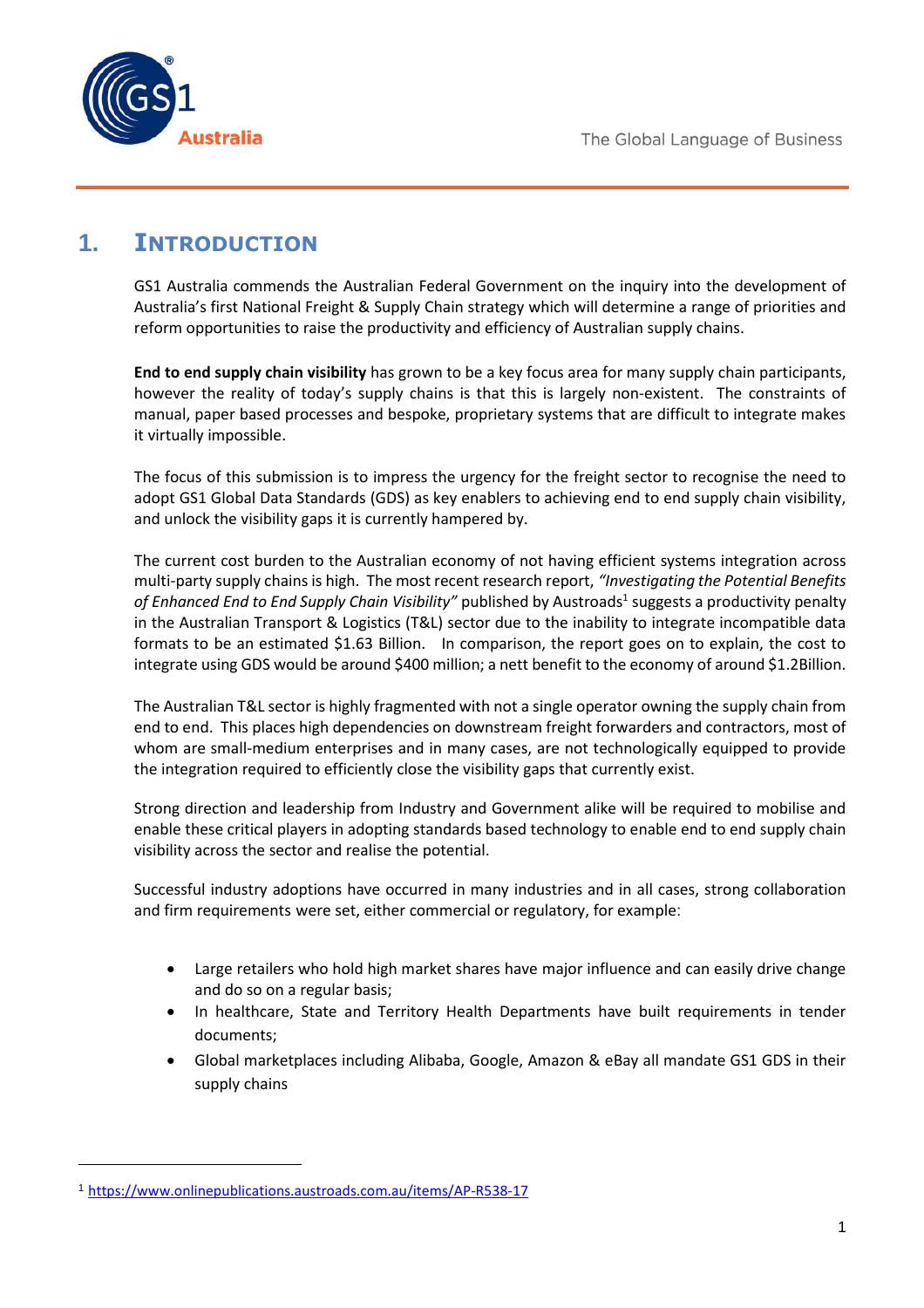

 In rail, the major passenger operators have collaborated in a united call to action for the adoption of GS1 standards for parts and components by  $1<sup>st</sup>$  January 2019. https://www.gs1au.org/uploadedFiles/Content/6.Resources/Documents(1)/Publications/ARA-GS1-callto-action-parts-and-components-id-project.pdf

In Australia, some 17,500+ companies are already members of GS1, the majority are SME organisations who trade goods through retail and industrial supply chains; transactions, that in all cases incorporate a physical transport component in getting goods to where they need to be. Interestingly, of the 17,500 companies across over 20 sectors, only 100 are transport companies. This highlights the disproportionately low use of GDS by the transport sector compared to its customers and is a key indicator as to why the industry is not as integrated as it could be.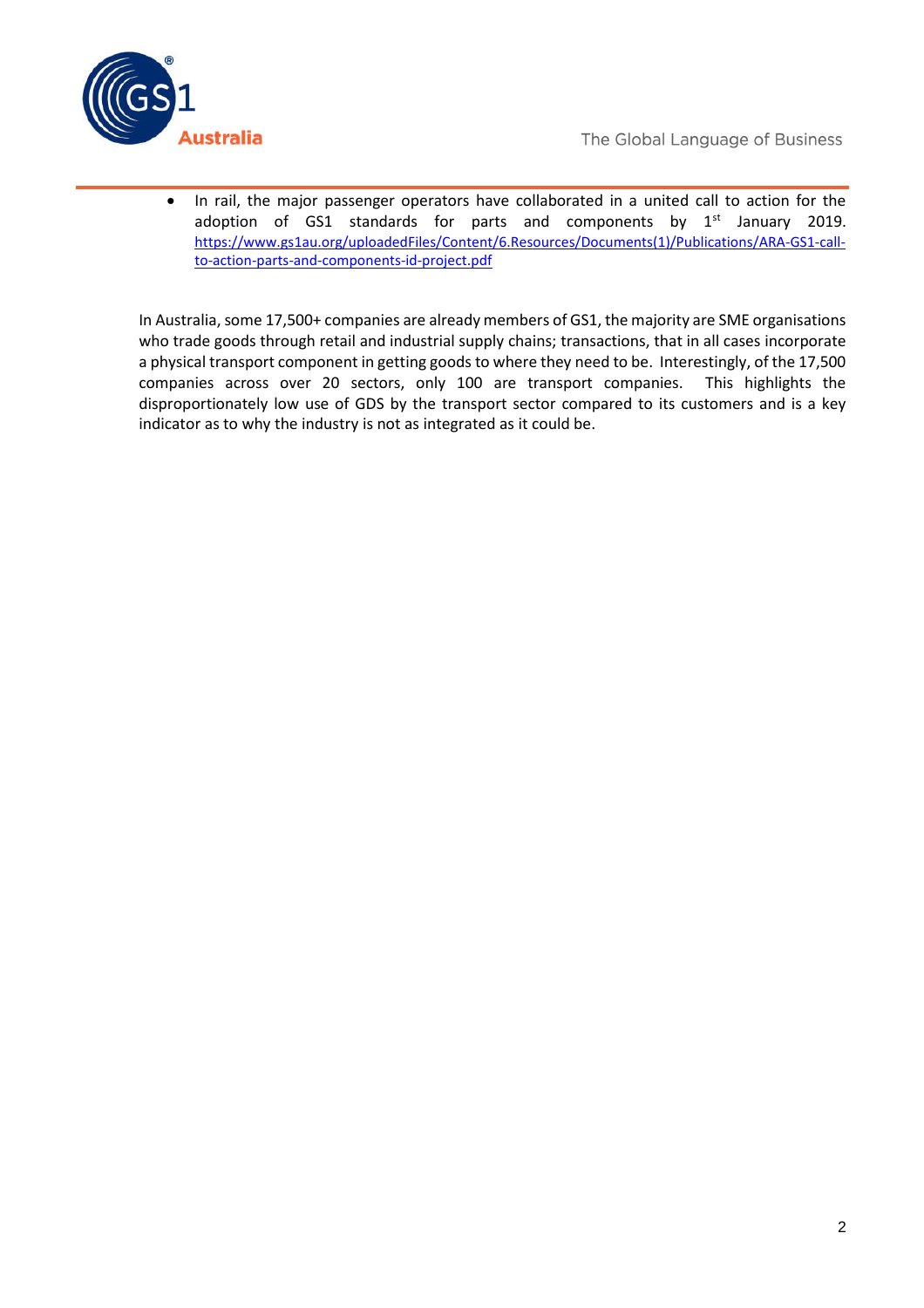

### **2. OVERVIEW OF GS1**

GS1 is a global not for profit, member based organisation that develops and maintains ISO certified supply chain standards. Our engagement with industry in driving best practice supply chain automation is best recognised by the retail point of sale barcodes that are applied to grocery and consumer goods items worldwide.

Since our early history in retail, many other sectors including major industries such as healthcare and defence have implemented and sought gains from the same principles; the freight industry has unfortunately lagged badly behind in this regard.

The GS1 standards offer a comprehensive, out of the box toolkit of enabling data structures, dictionaries, definitions and vocabularies that work to streamline system to system integration, independent of any specific technology platform. In essence, *"the Global Language of Business"*

Efficiency gains are typically realised by using unambiguous globally unique Identification codes along with the electronic data capture and data exchange of non-commercial data across the value chain thus effectively "connecting" a myriad of disparate systems.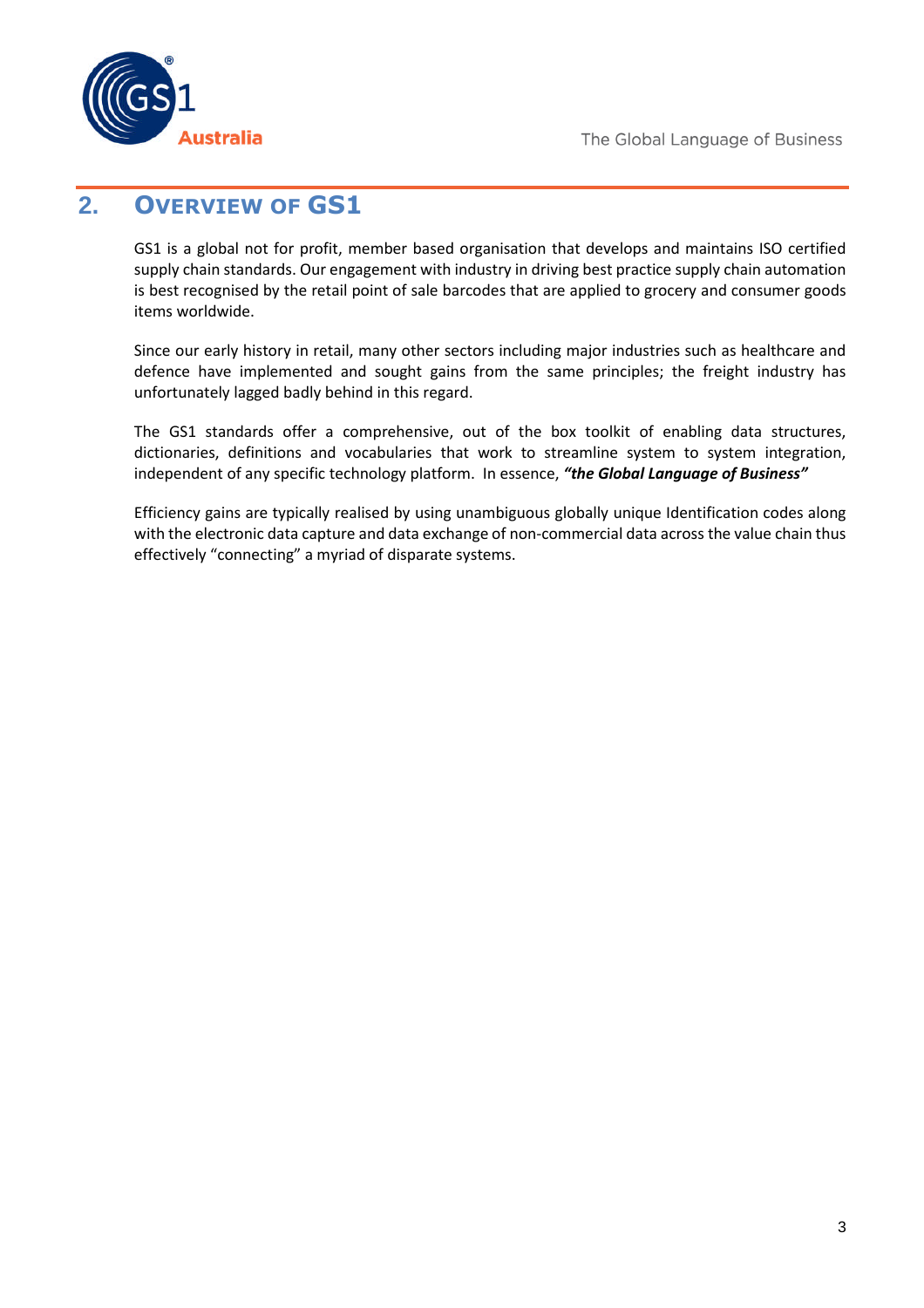

#### **3. BACKGROUND**

GS1 Australia has been actively working with the transport and logistics industry for many years and has been successful in delivering an extensive body of work that demonstrates the business and economic value of adopting GDS as fundamental building blocks to achieving best practice processes as the industry moves towards increased automation. This work has resulted in:

- A range of industry pilots across domestic and international supply chains to demonstrate supply chain visibility and benefit;
- Independent reports that point to significant qualitative and quantitative outcomes;
	- APEC study on *"The Application of Global Data Standards for APEC Supply Chain Connectivity"(November2016)* http://publications.apec.org/publication-detail.php?pub\_id=1811
	- Austroads research report… *"Investigating the Potential Benefits of Enhanced End to End Supply Chain Visibility" (March 2017)* https://www.onlinepublications.austroads.com.au/items/AP-R538-17
- The release in March 2016 of industry guidelines for the common identification of freight labelling and data exchange in the Australian Transport Industry

There has been a growing recognition among industry leaders that GDS are a fundamental requirement if Australia is to realise the stated benefits of end to end supply chain visibility and integration. A national approach of how to achieve implementation is required with recommendations that Industry and Government need to work together to meet the impending challenges ahead.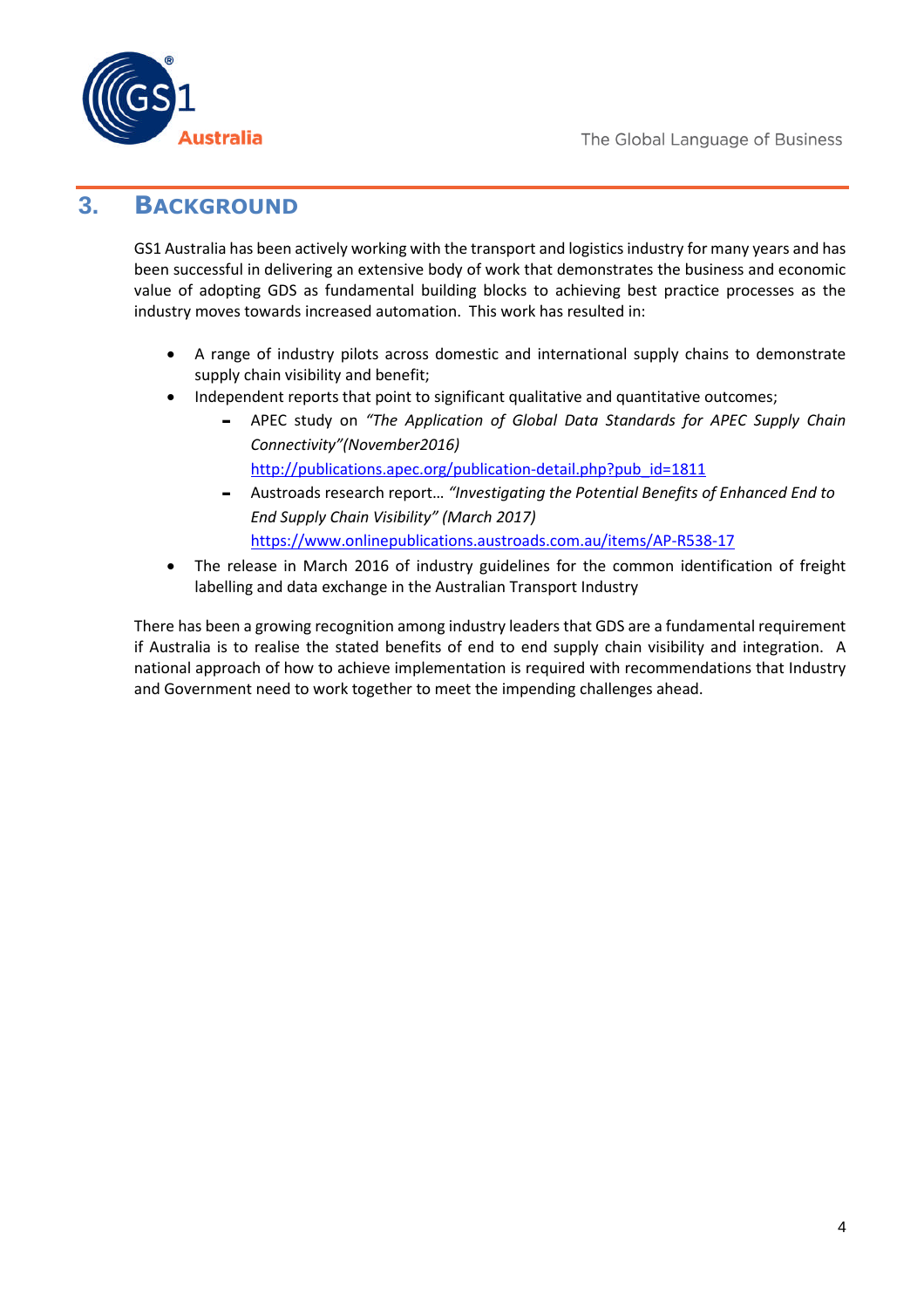

## **4. RECOMMENDATIONS**

*4.1. Direction* **–** A clear position that GS1 Global Data Standards are required to achieve best practice outcomes in end to end supply chain integration. The Austroads report recommends that industry be initially self-regulated in the adoption of GDS and be given a window of five years. Whilst this would be an ideal outcome it is unlikely that, without policy intervention, critical mass adoption by industry would succeed in that timeframe.

*4.2. Freight tracking Identification* **–** Serialised and consistent freight tracking identification codes to be consistent with GDS guidelines; the use of SSCC (Serialised Shipment Container Code) should be adopted as the industry standard for uniquely identifying freight/transport units as per the Australian Freight Labelling guideline released at the ALC Forum in March 2016.<sup>2</sup>

The SSCC is a key component of the ISO certified GS1 standards toolkit and is well recognised, it:

- Is well embedded in many retail logistics unit identification; providing the opportunity for the transport operator(s) to leverage its use, in many cases however this does not occur, the freight is re-labelled to comply with proprietary transport systems, with this process often repeated at every handling point across the chain.
- was endorsed many years ago and is still considered a valid unique consignment reference (UCR) by World Customs Organisation
- has been endorsed by CEN (European Committee for Standardization www.cen.org) in the TS17073 standard for Postal Services – interfaces for cross-border parcels in Europe, an initiative borne from increased parcel volumes due to growth of online eCommerce activity.

It is already endorsed by Government Agencies in a range of supply chain scenarios, including the Australian Digital Health Agency e-Procurement Program, agreements between Department of Agriculture and Water Resources and the USDA Food Safety Inspection Service for Australian Boxed Beef Export to the US, amongst others.

*4.3. Freight labelling* – all freight items should carry consistent labelling formats as per the Australian Freight Labelling guideline released at the ALC Forum in March 2016, including the SSCC as the unique tracking identifier encoded in a compliant barcode to enable scanning at point of handling.

<sup>&</sup>lt;sup>2</sup> https://www.gs1au.org/resources/forms/request-to-access-australian-freight-labelling-guideline/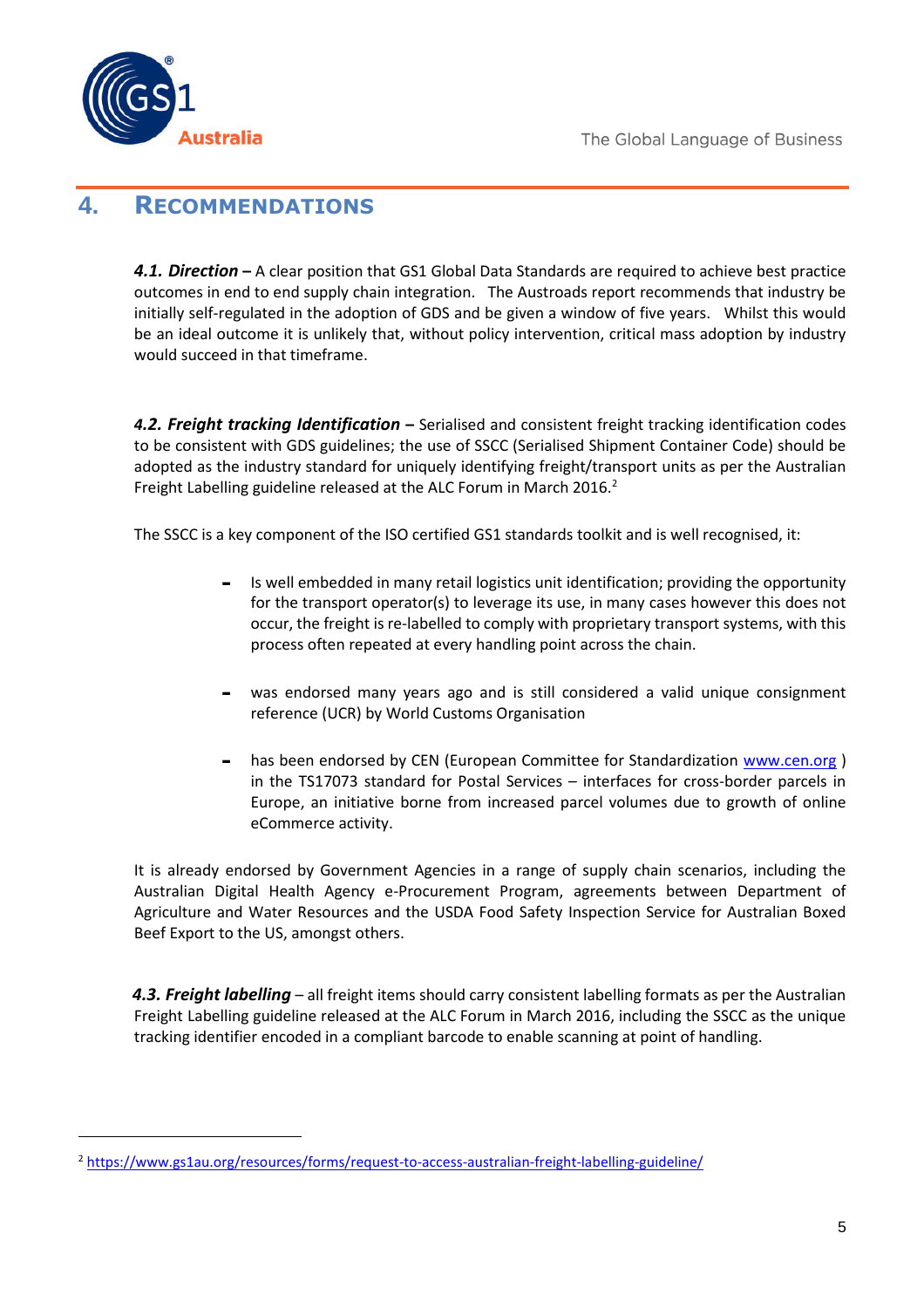

*4.4. Leadership* **–** Lead industry by example by including GDS requirements for transport and logistics services when allocating freight contracts in Government tender processes.

*4.5. Adoption Plan* – the creation of a national adoption plan will help industry know what to do and when to do it. It would provide a framework for addressing known challenges and can leverage the successes and learnings of other industries. Industry needs and wants direction – leaving this to industry alone requires consensus and it is unreasonable to expect this will happen given the highly fragmented nature of the transport industry.

Industry has however begun to adopt GDS in their freight and transport processes. The freight labelling and data standards guidelines are being downloaded from the GS1 website daily. We are seeing large shippers and transport operators leading the charge; they understand the benefits and in the short term will enjoy some domestic competitive advantage. However, the fragmented nature of the sector makes it less than ideal environment as the individual engagement process is time consuming; having a national adoption plan they can point to would help even those that want to implement today.

*4.6. Government Assistance* **–** Government to consider offering some incentives to SME organisations to support adoption of GDS in their technology applications; this should be made available to both shippers of goods and transport operators/carriers/service providers.

*4.7. "Technology" vs "Data"* – Establish a clear message that explicitly distinguishes "Technology" from "Data" so as to provide guidance to industry about data standards being the requirement, not the choice of technology within which the data will be used.

The word Technology conjures a very subjective topic of conversation; it can refer to mobility, eCommerce, Intelligent Transport Systems, Electronic Work Diaries, Drones, the Internet of Things, Blockchain, Train Control Systems, any manner of back office enterprise systems etc. – these are all technologies.

Technology though, cannot exist without Data and the quality, accuracy, consistency and timeliness of Data determines the effectiveness of the technology outcomes, ie. Rubbish in, rubbish out!

Data standards are independent of the technology choice so it would be prudent for the National Freight & Supply Chain Strategy to make this explicit distinction and provide guidance to industry that data standards such as a consistent format of an identification code for freight will have no competitive disadvantage to individual businesses but will aid highly competitive national outcomes in the more efficient movement of freight from origin to destination. The perception that data standards may somehow commoditise businesses is just that, a perception and one that, if not altered will continue to be an impediment and barrier to success.